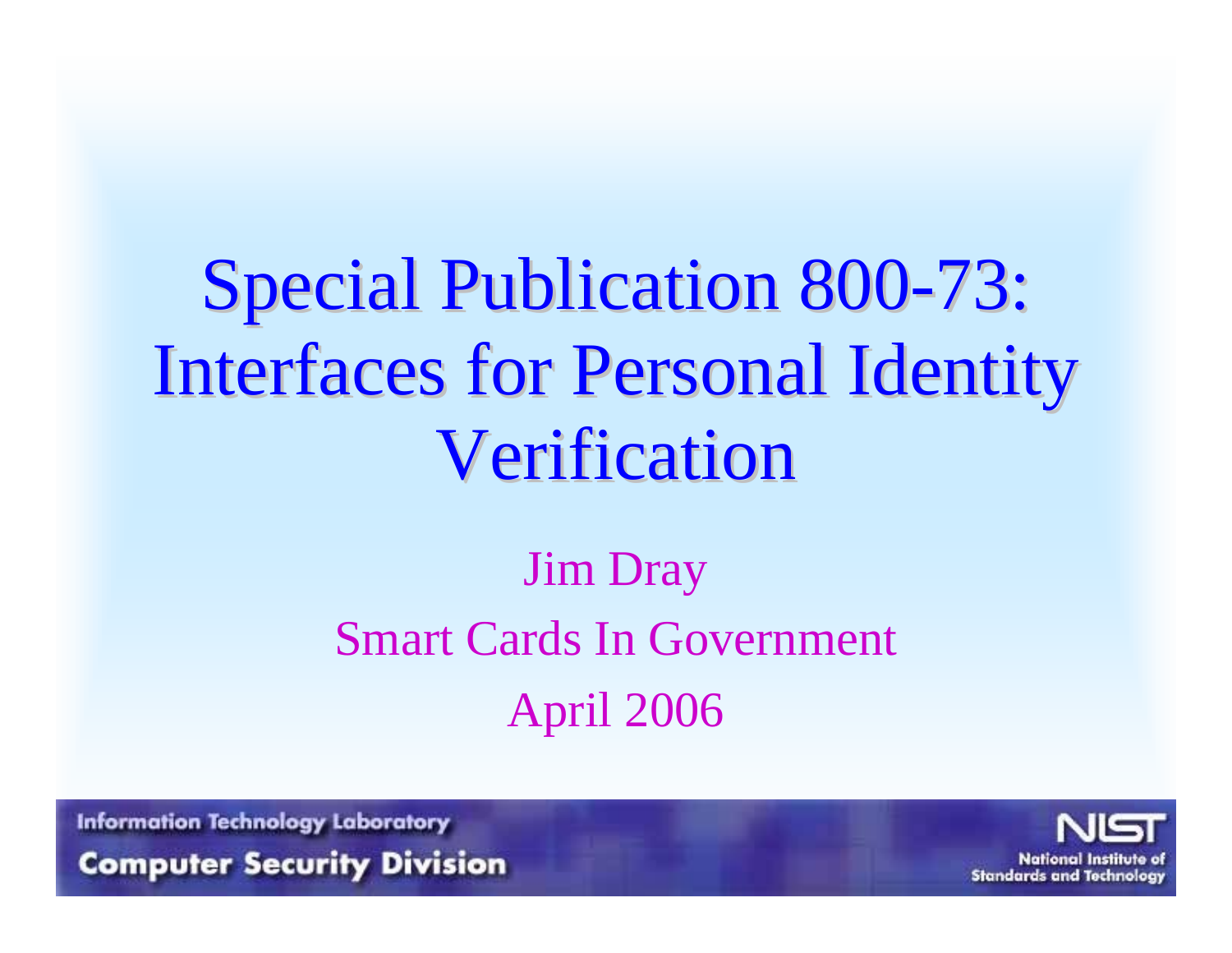# PIV Special Publications

- •• *\*SP800-73:* Interfaces for Personal Identity Verification
- •• SP800-76: Biometric Data Specification for Personal Identity Verification
- •• SP800-78: Cryptographic Algorithms and Key Sizes for Personal Identity Verification
- • SP800-79: Issuer Organization Accreditation Guidance (comment draft 17 June)

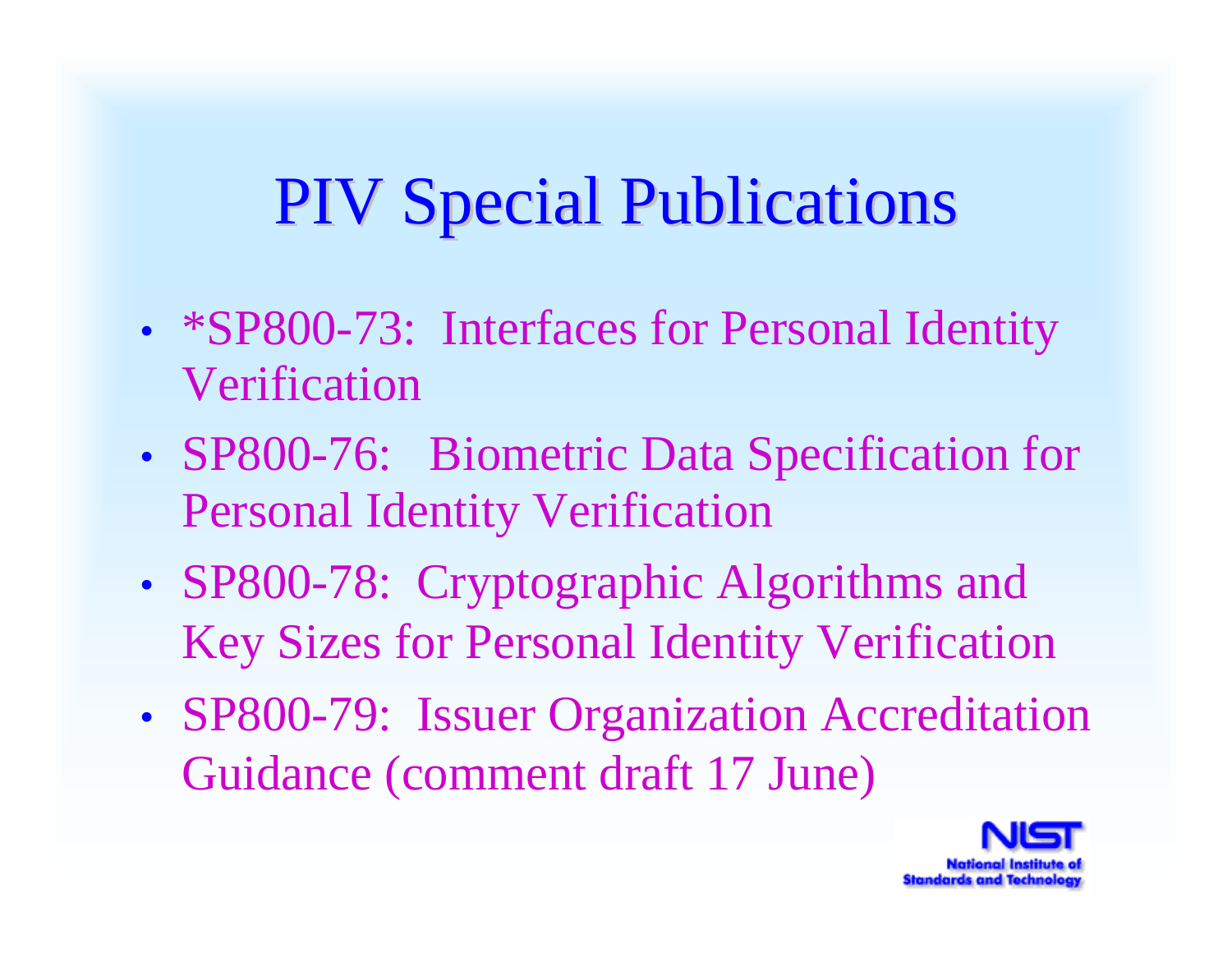# **Special Publication 800-73**

- •• "Interfaces for Personal Identity Verification" 8 April 2005
- • Technical specifications for PIV card interface, client API, and data model
- • Based on evolution of GSC concepts:
	- o Unified card interface
	- o Technology neutral (VM card, file system card)
	- o Standards compliant (ISO)

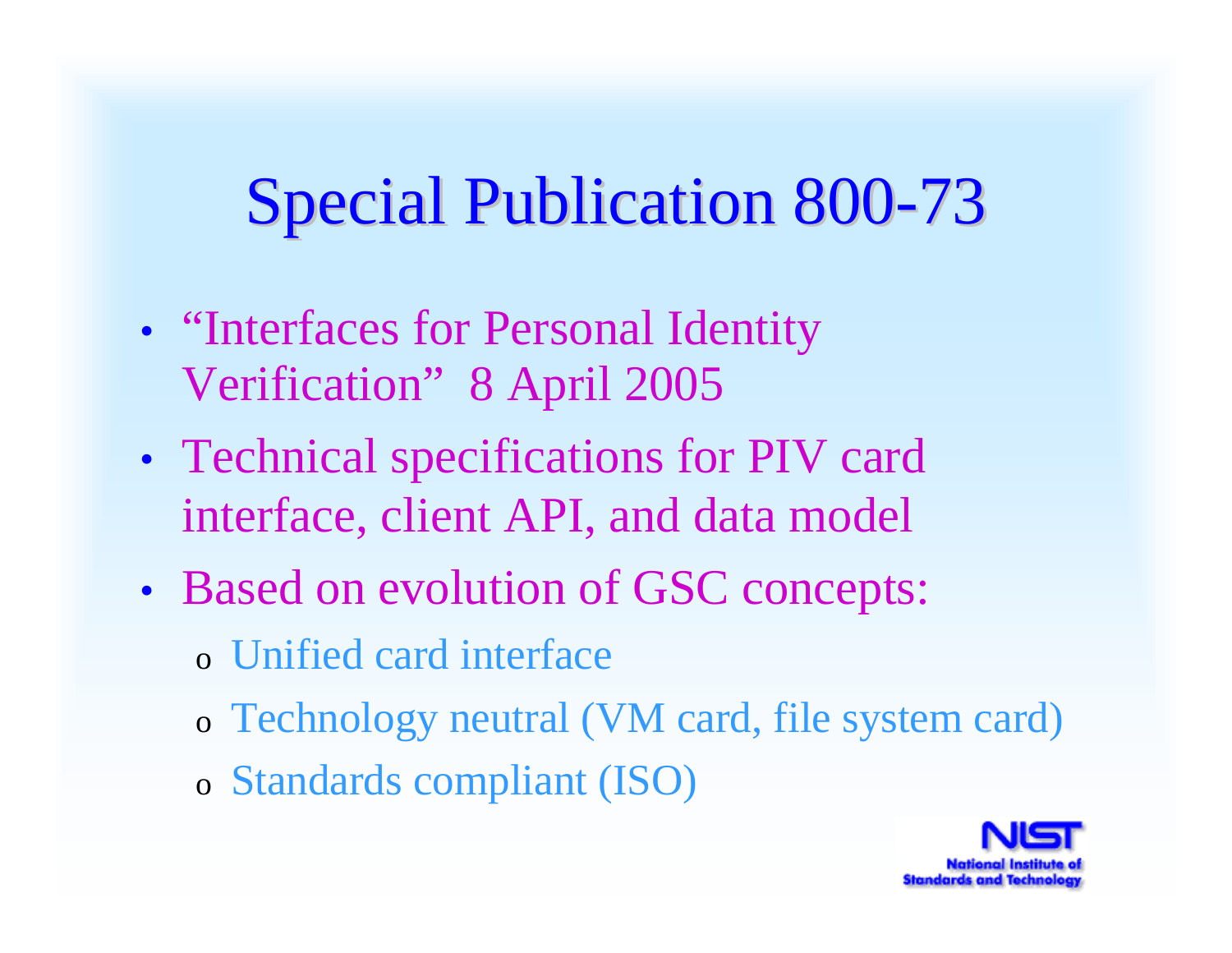### SP800-73 Document Structure

- Part 1: Architectural model
- •Part 2: Transition specification
- •• Part 3: Endpoint specification

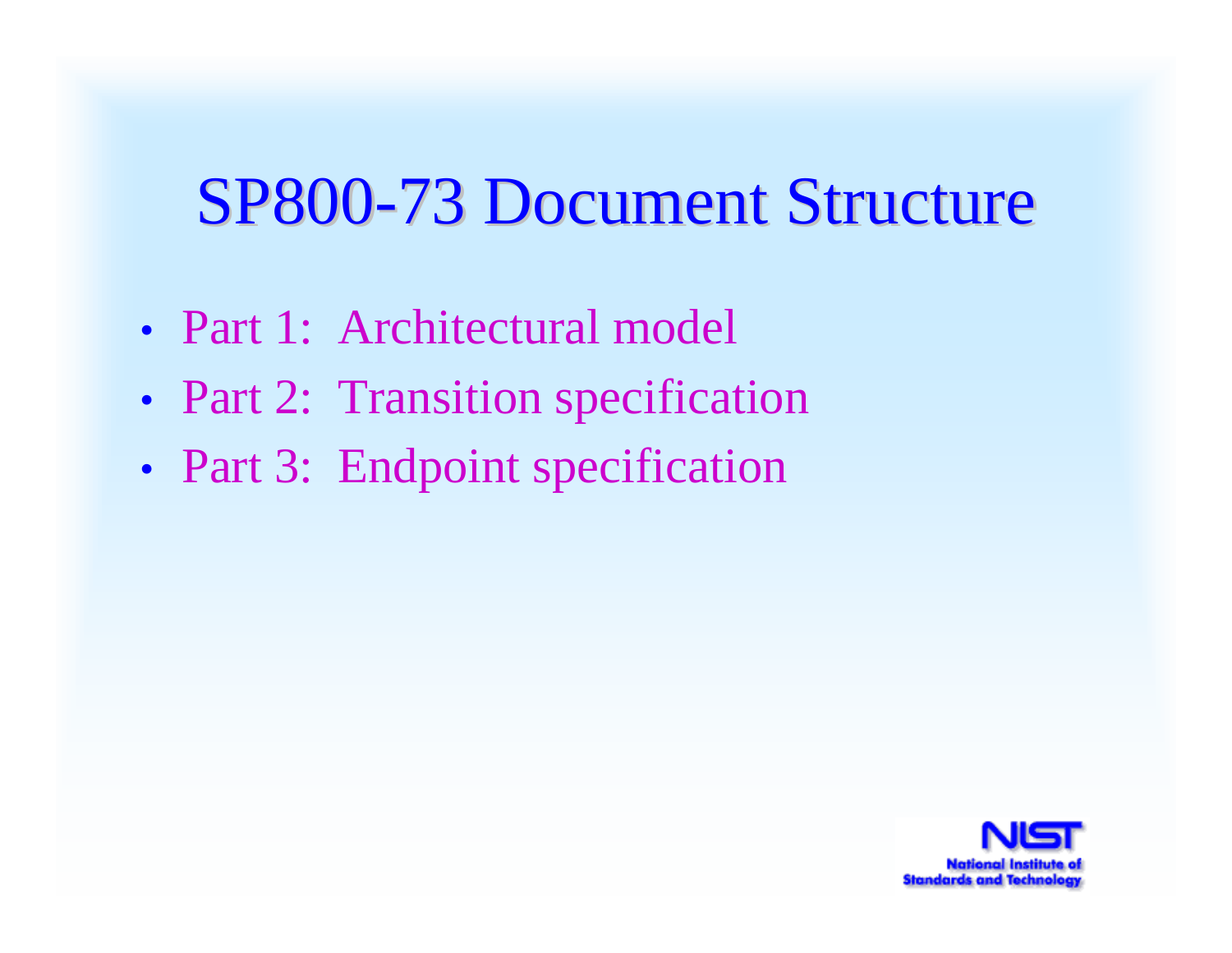### SP800-73 Part 2

- •• Optional transition path for agencies with existing GSC-IS deployments
- • Provided by Government Smart Card Interagency Advisory Board
- •Based on commonality of data model
- • Will be superceded by endpoint systems at the close of each agency's deployment

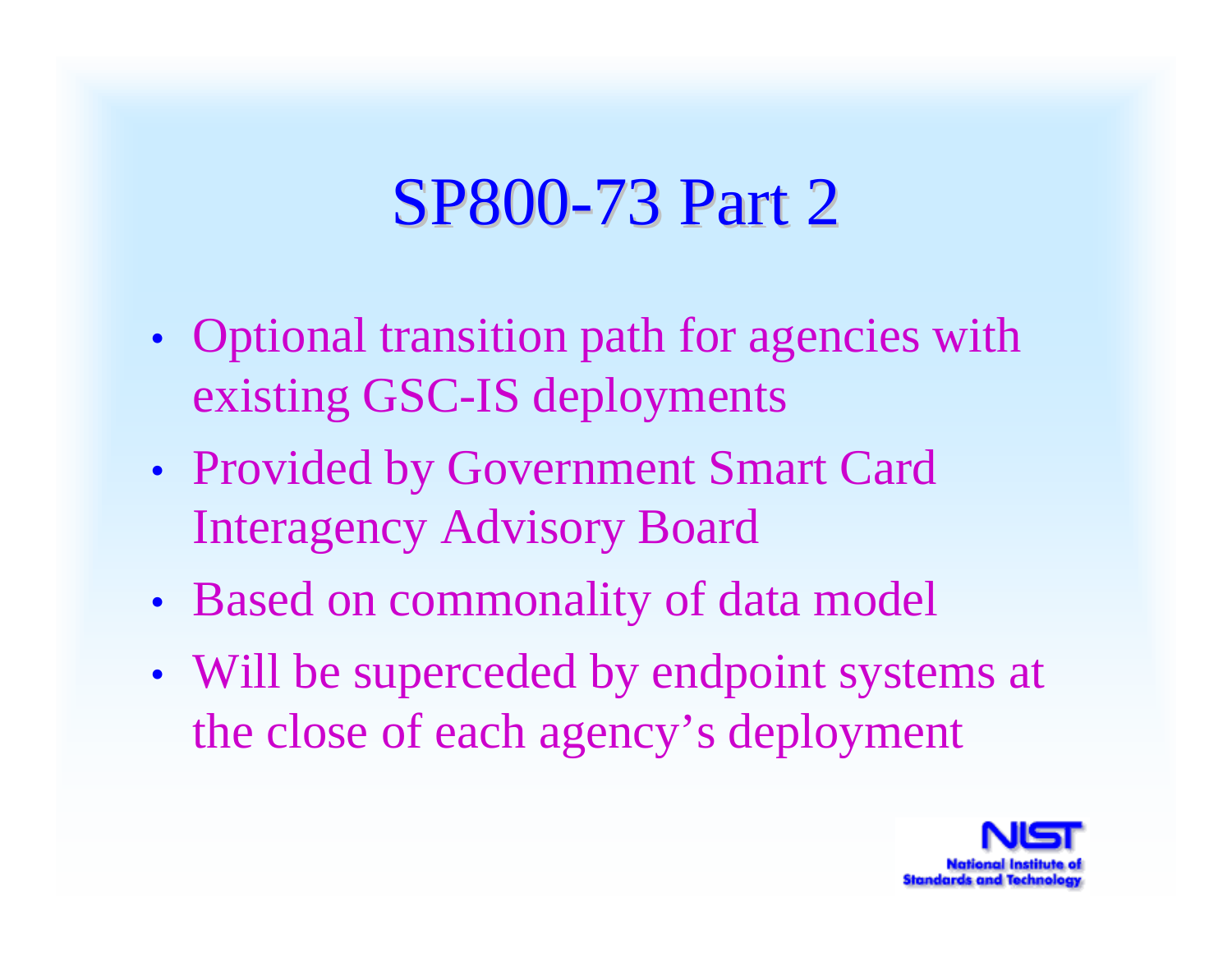### SP800-73 Part 3

- •Endpoint PIV card application specification
- •• Tighter than GSC-IS and transition of necessity, to support PIV interoperability
- •• Mandatory full deployment of Part 3 cards at the end of Phase II
- •Reference implementation available
- •• Conformance test program SP800-85

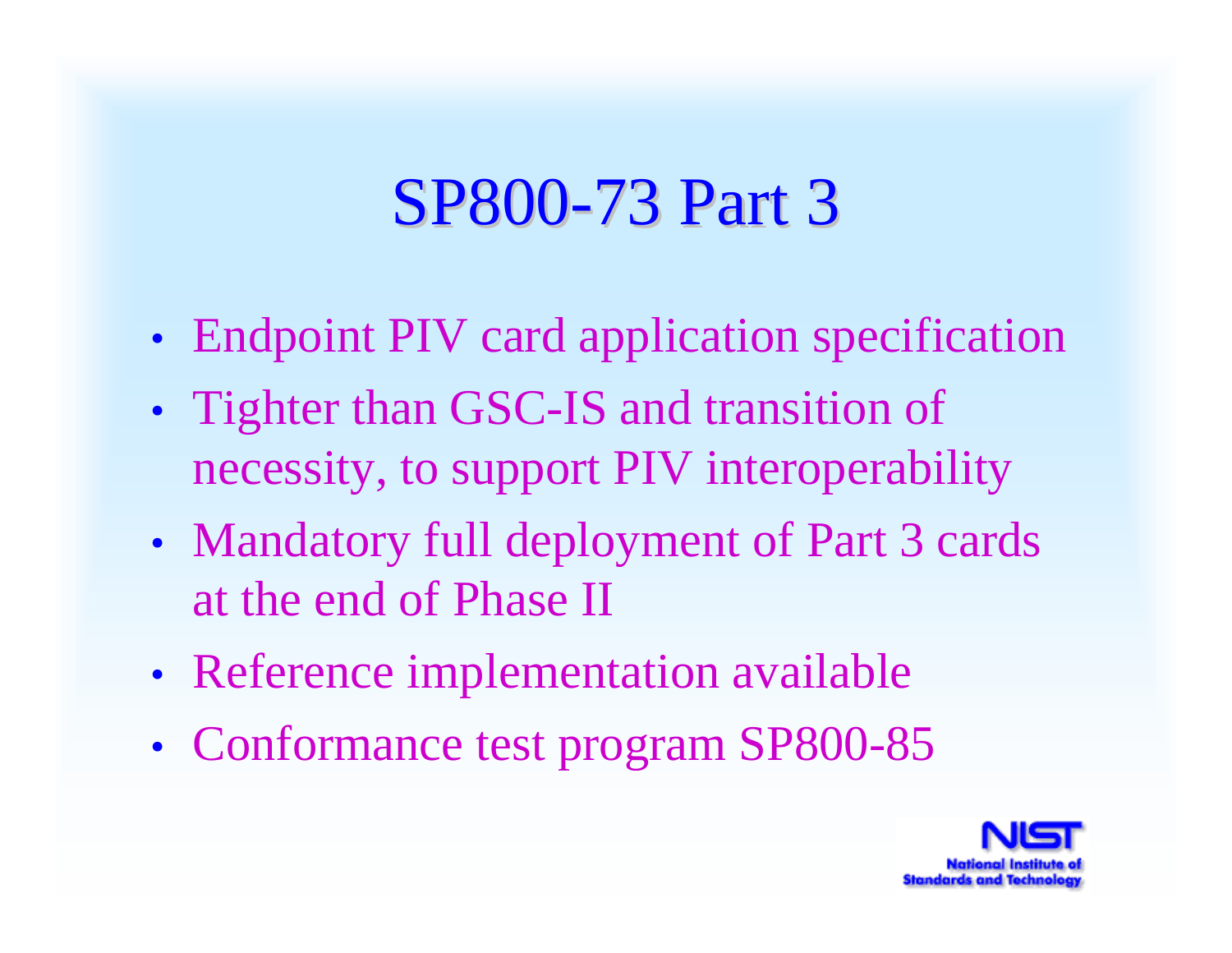### Part 3 Card Architecture

- PIV card behavior is defined at the card interface ("black box")
- •• Internal implementation details are not addressed
- •• Independent of card platform
	- o file system vs. object based
	- o Native OS vs. Virtual Machine vs. ?

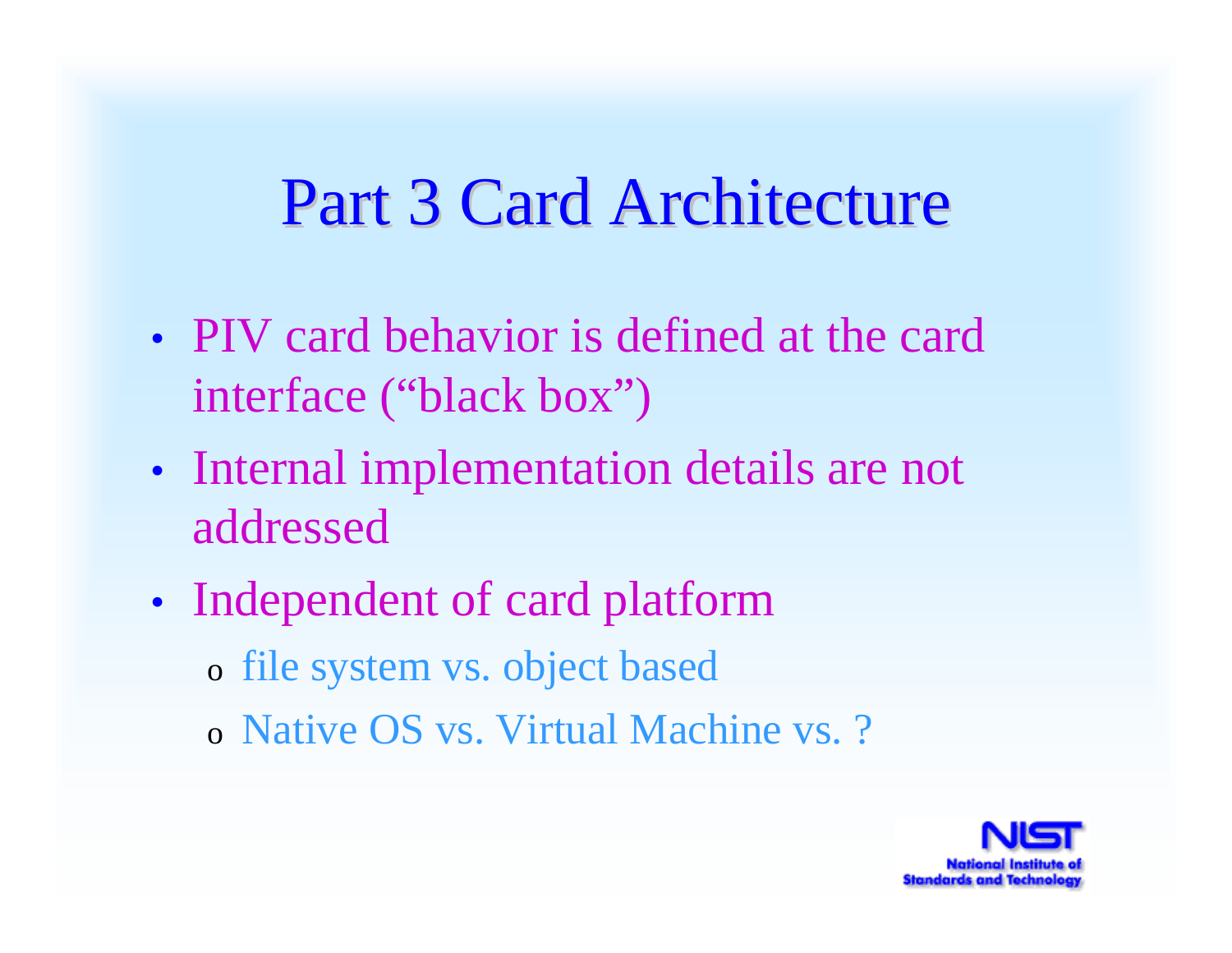# **Card Management Framework**

#### •GSC-IAB Policy Group recommendation

- o No requirement for interoperability of card management systems across agencies
- o Common initial state for mandatory data objects
- Some 'credential initialization and administration' functions included at card edge interface
	- o PUT DATA
	- o GENERATE ASYMMETRIC KEYPAIR
- •NISTIR 7284: PIV Card Management Report

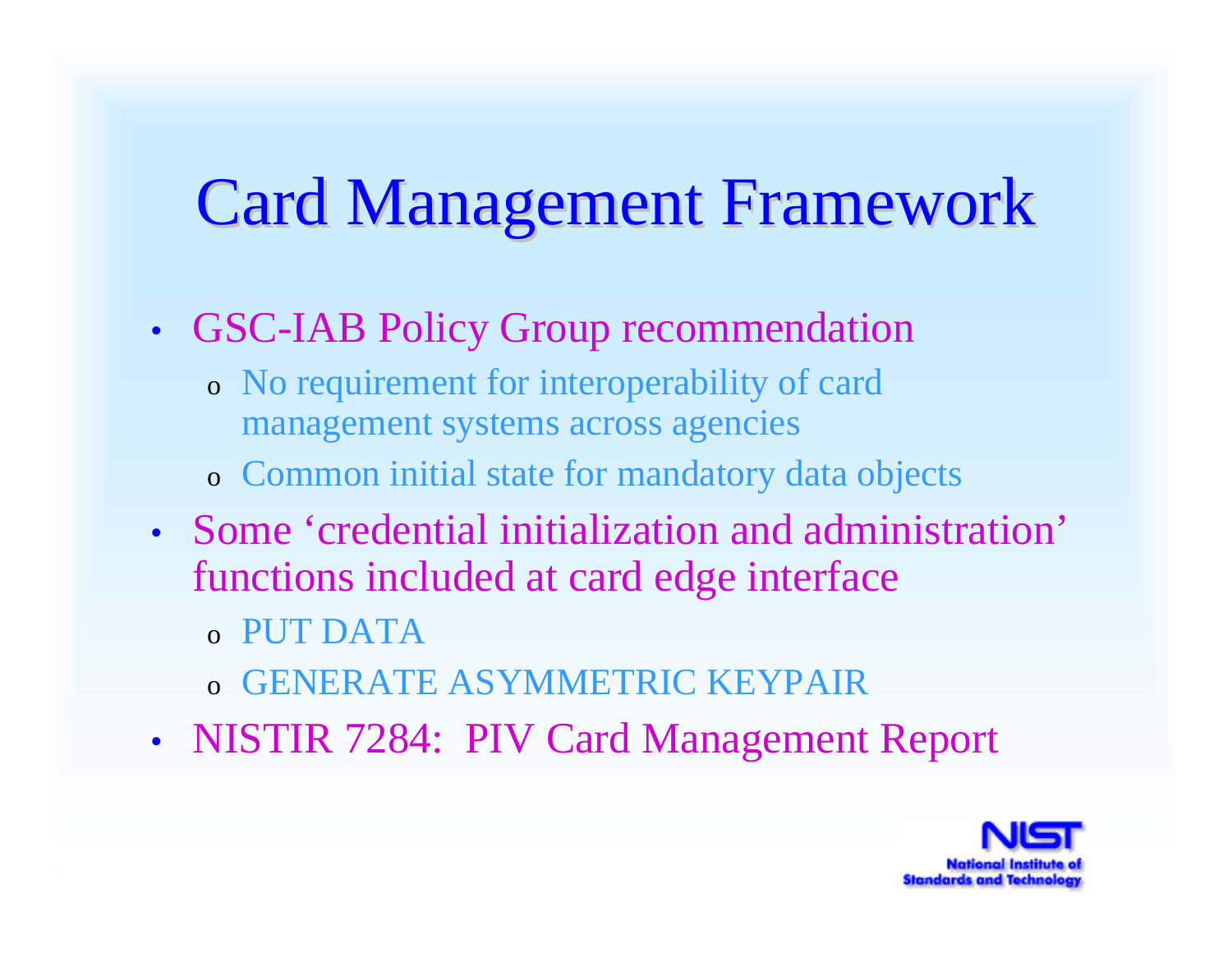## PIV Card Data Model (I)

- •• Five mandatory objects
	- o Card Capability Container
	- o Cardholder Unique Identifier (CHUID)
	- o PKI Certificate for PIV Authentication
	- o Cardholder Fingerprints (one container)
	- o Security Object (ICAO signed hash table)

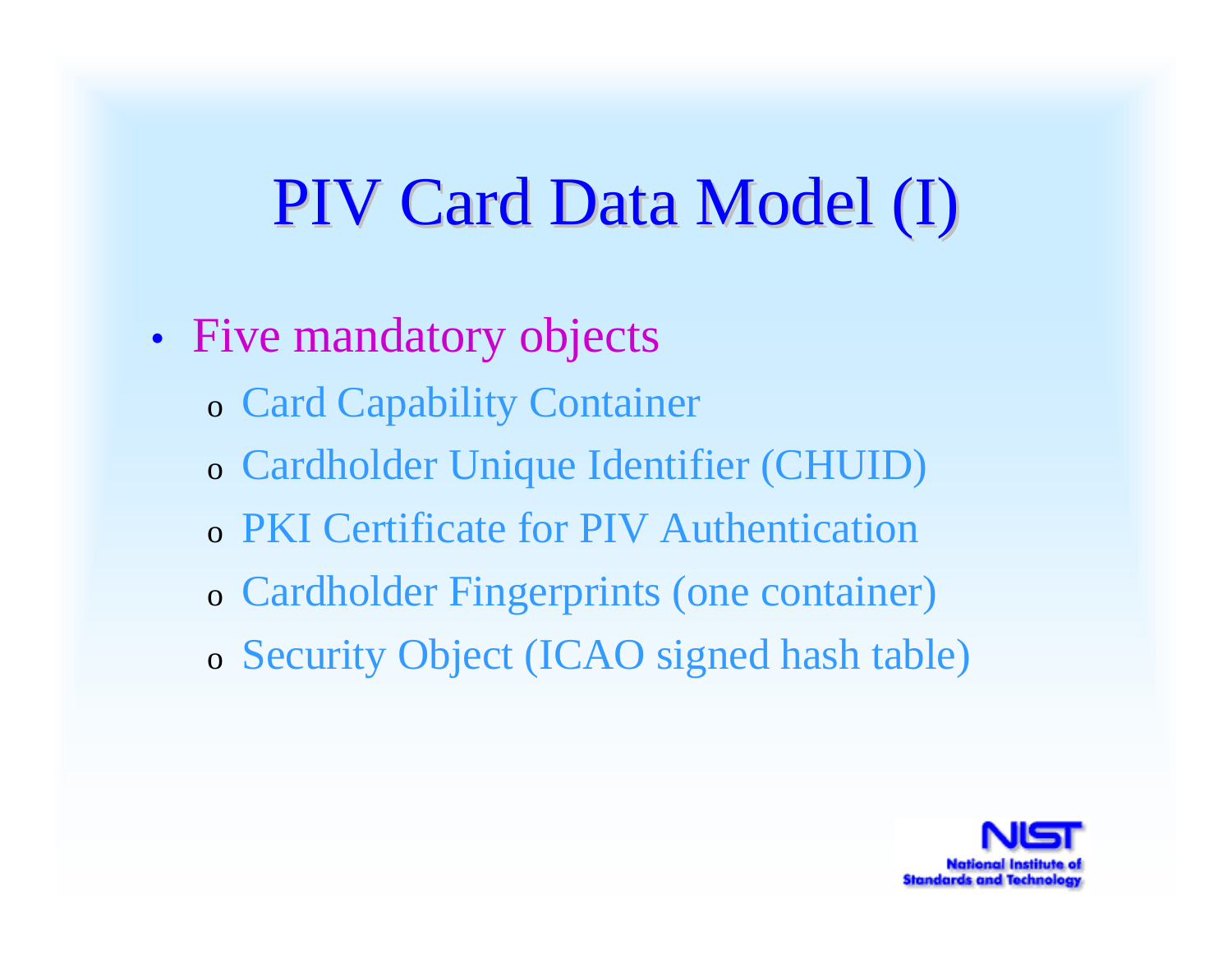### PIV Card Data Model (II)

- • Five optional data objects:
	- o Cardholder Facial Image
	- o Printed Information
	- o PKI Certificate for Digital Signature
	- o PKI Certificate for Key Management
	- o PKI Certificate for Card Authentication

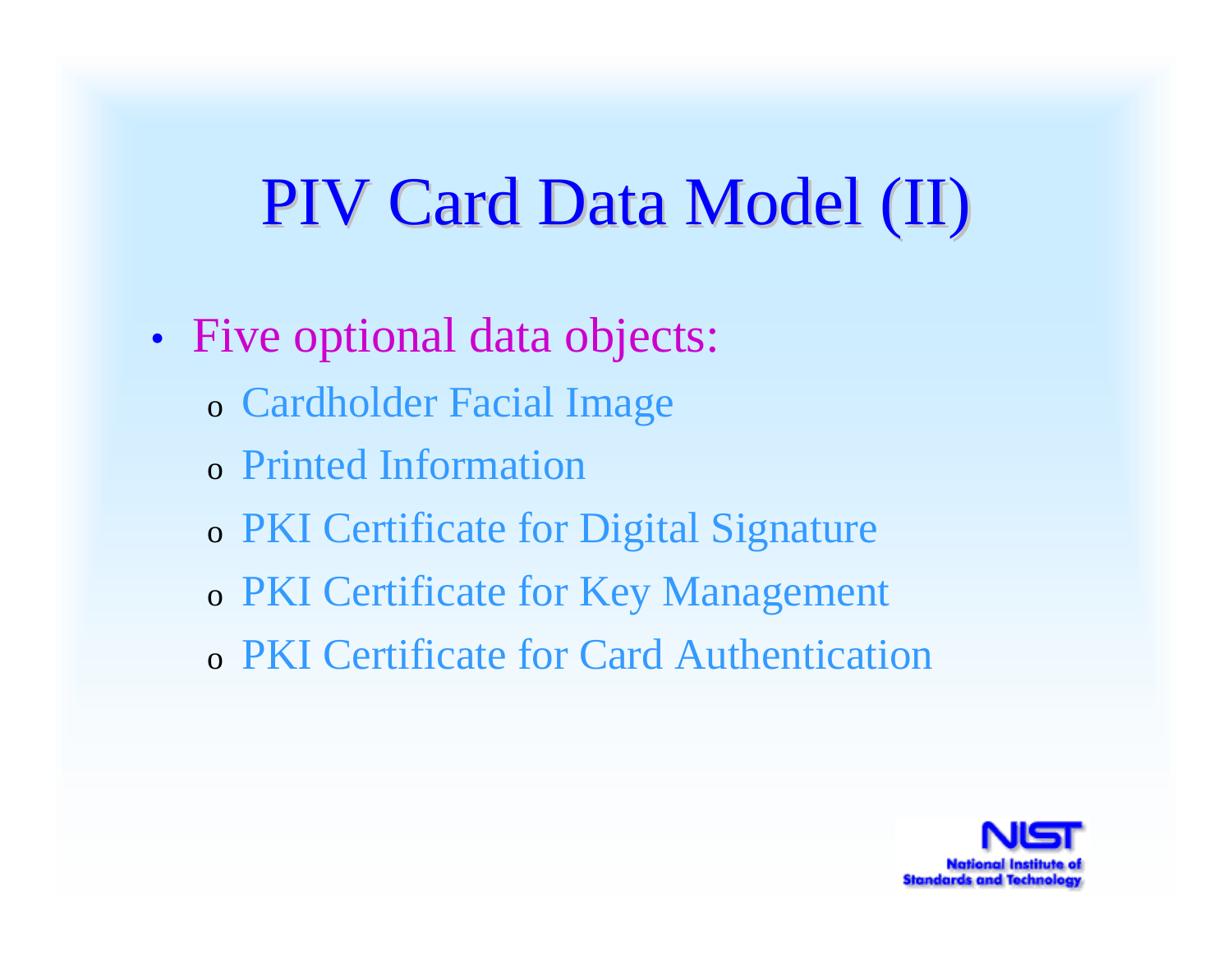# Namespace Management

- •• PIV Registered Application Provider Identifier 'A0 00 00 03 08'
- • Object Identifiers at the PIV Client API o PIV subarc of the Computer Security Object Register
- •• BER-TLV tags at the card interface
- •• Namespace management white paper on PIV website

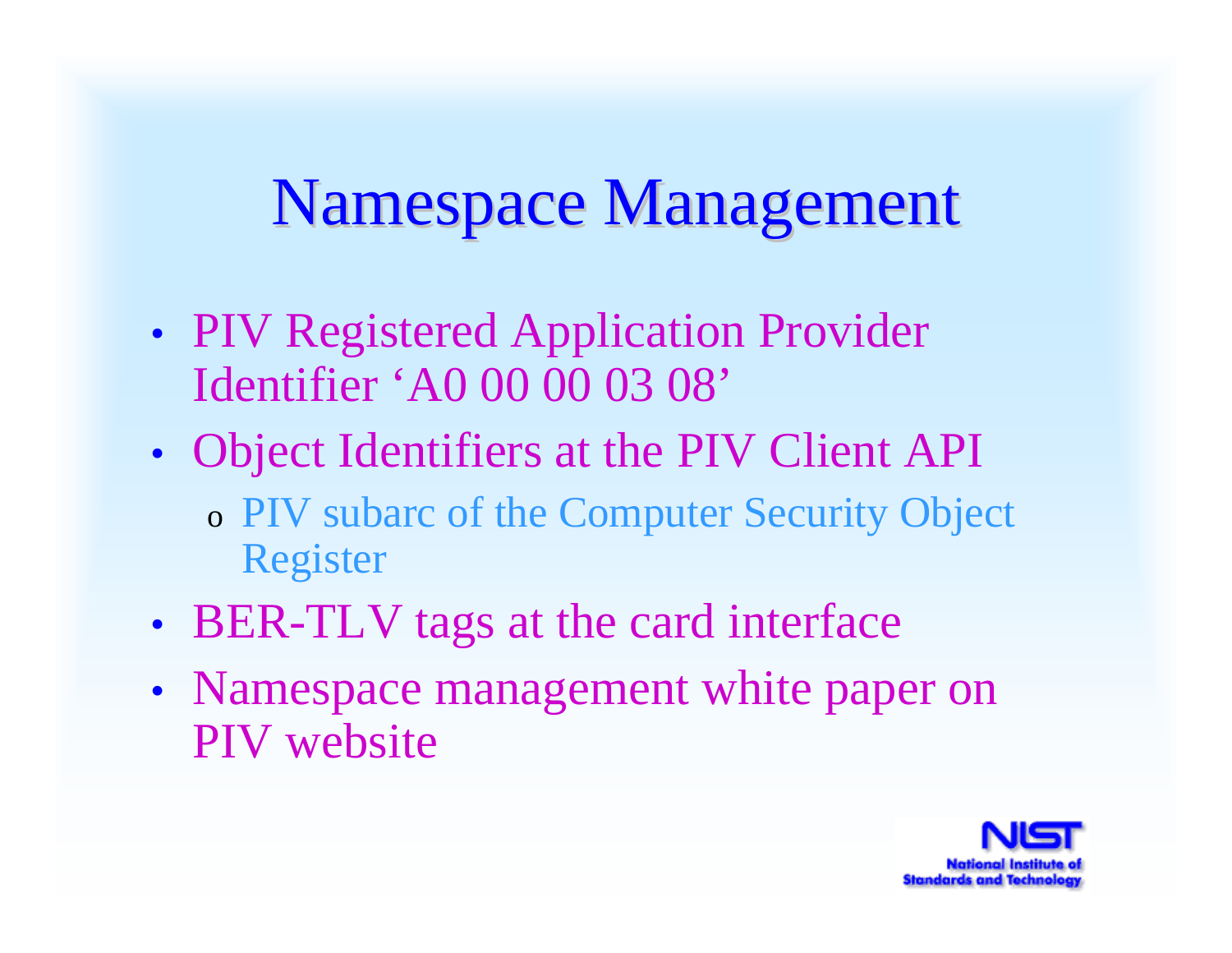# Physical Access Control Physical Access Control

- All PIV cards contain a CHUID as defined in [PACSv2.2]
- •• PIV card functionality is restricted to CHUID retrieval in contactless mode
	- o Optional Card Authentication Key may also be used
- • All agencies must be able to read and parse the CHUID at a minimum – expiration date check

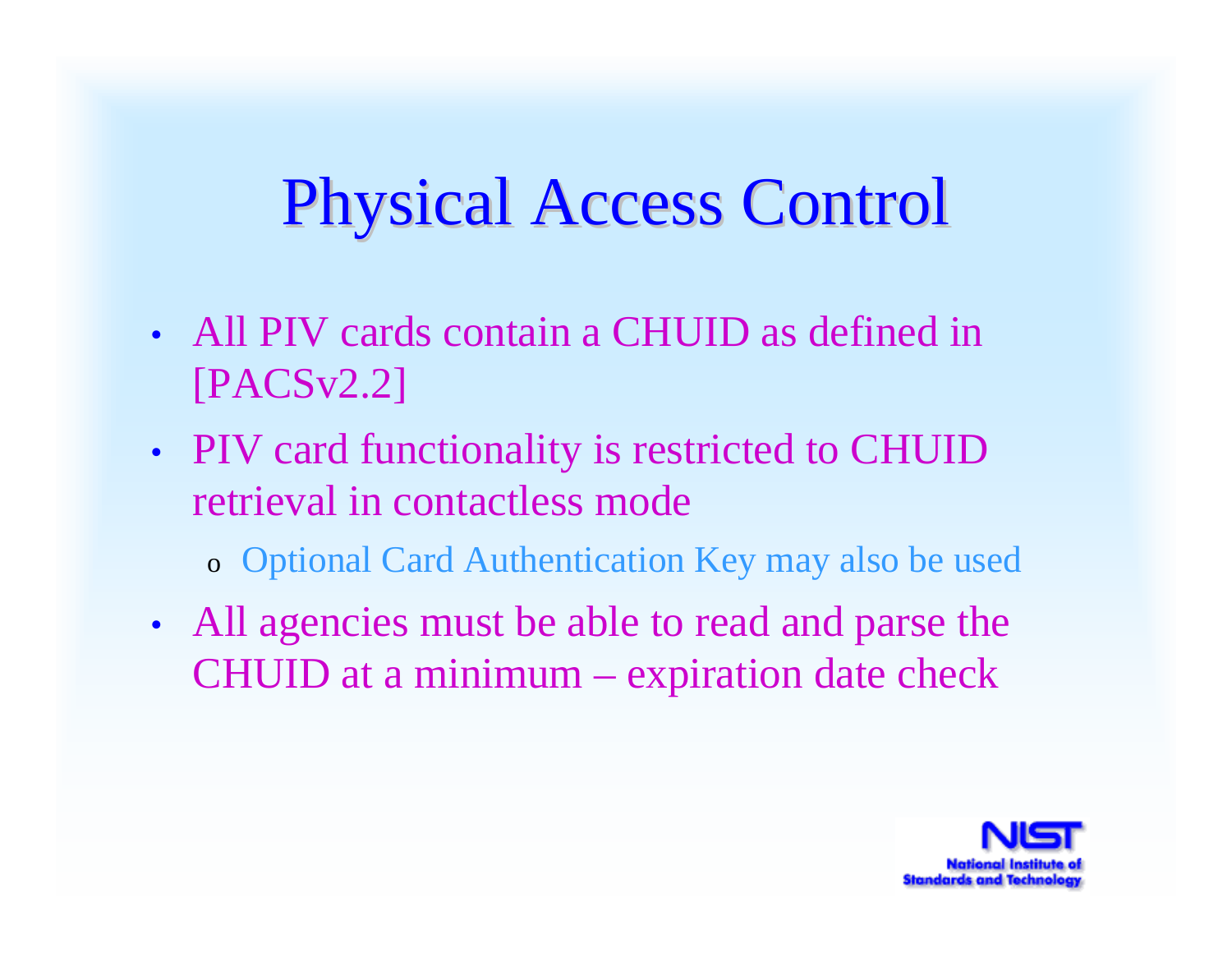# **SP800-73-1 Update**

- • Proposed changes
	- o Incorporate Errata
	- o Biometrics SP800-76
	- o Remove PIN protection on certificates
	- o Stability No major architectural changes!
- •• Published March 24, 2006

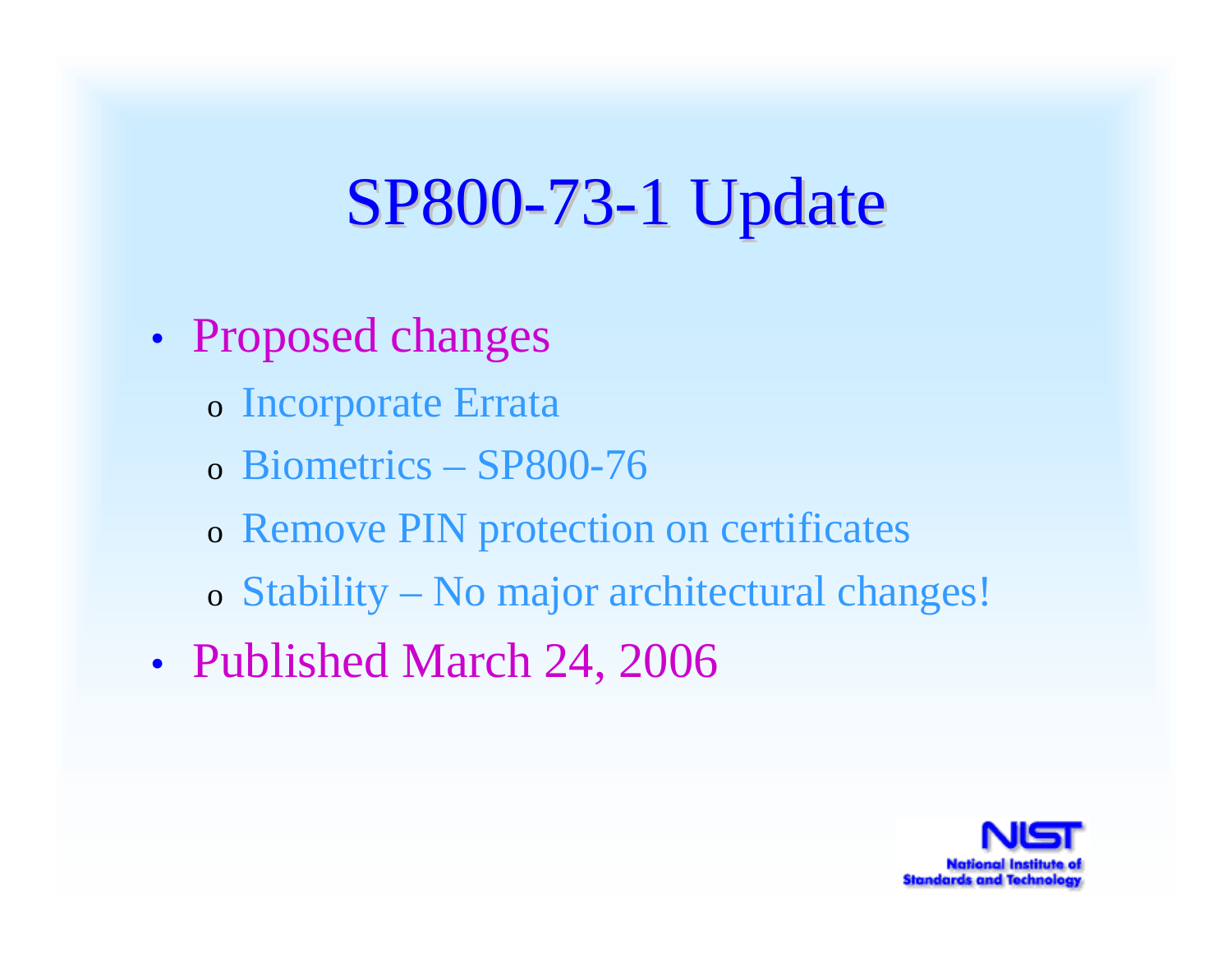# **Additional Topics**

- PIV Data Set Generator
- •• Migration to ISO 24727
- • Contactless interoperability
	- o SP800-73-1 guarantees that a contactless card terminal will be able to read and parse CHUID
	- o Communications between card terminal and back end (e.g. control panel) not specified as this is not an interagency interop issue